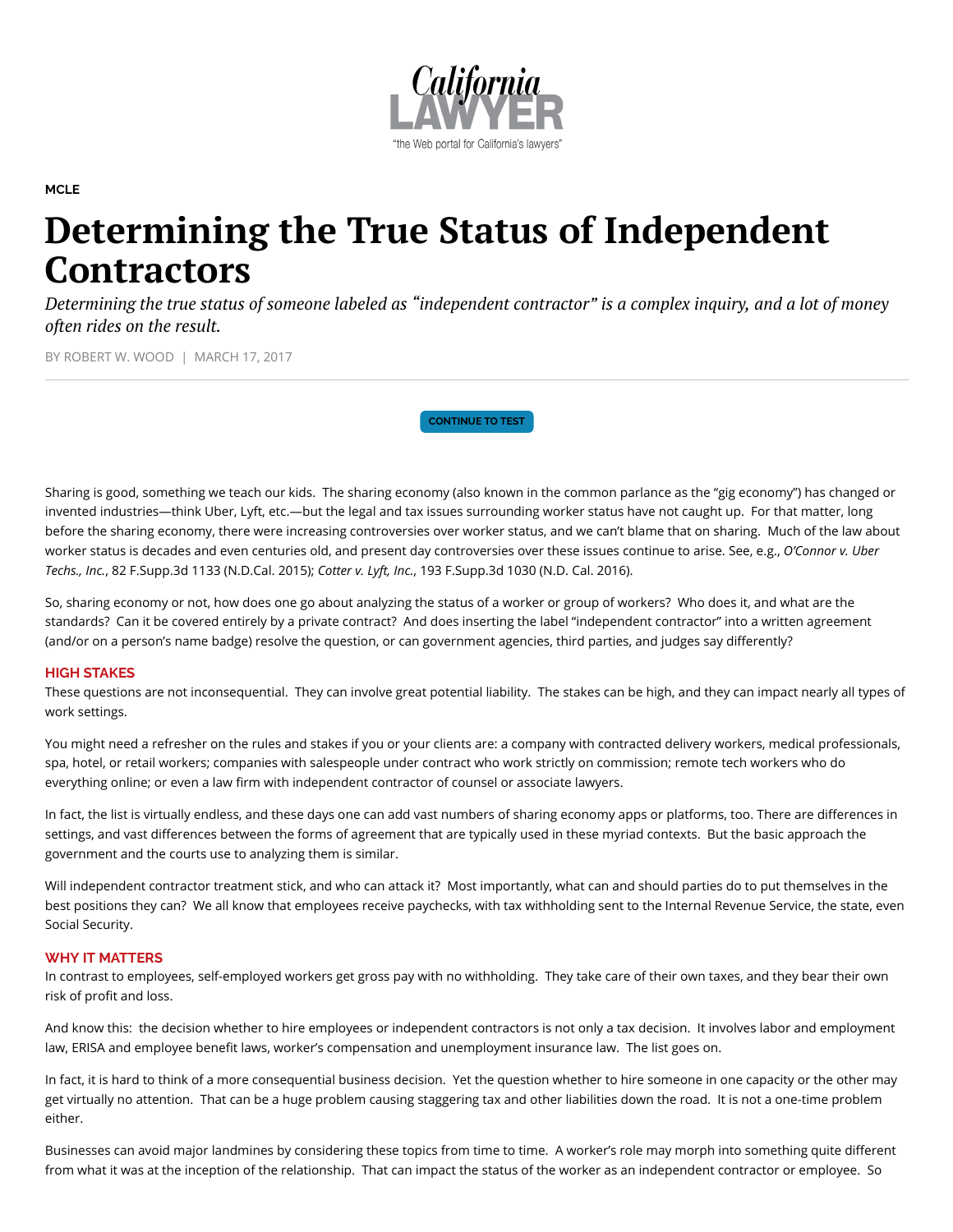#### where do you start?

#### BRIGHT LINE RULE?

Independent contractors are classically one-time workers, doing a job for a fixed price, generally for multiple companies. You cannot control them with detailed direction, and they bring no tort, contract, or tax liabilities to the employer. That may make the dichotomy between employee and contractor seem obvious, causing no controversy.

Yet, it is often difficult to say in which category a worker or class of workers belongs, or how much you can shape the facts and the documents. Plainly, companies have incentives to deal with independent contractors rather than employees. The taxes, administrative burdens, and federal and state employment law liabilities for employees are much greater than for independent contractors.

As a result, there is a natural tendency for businesses to treat workers as independent contractors. Much of the lawyer or regulator's task, therefore, is in assessing what is legitimate and what is not. Taxes are the best-known consequence of the employee-contractor distinction, but hardly the only one.

There are wage and hour, non-discrimination laws, workers' compensation implications, labor law, pension and employee benefit considerations, and a host of other issues that can hinge on this pivotal employee versus contractor divide. It is no wonder that there are disputes over these fundamental characterization questions. Such matters come up in multiple contexts, including:

- Audits from federal or state taxing agencies;
- Third party lawsuits (in tort or contract) where the worker's actions (and liabilities) are sought to be attributed to the 'employer';
- Actions from labor and employment organizations seeking to enforce worker protection measures provided to employees but not to independent contractors;
- Audits from pension authorities seeking to determine compliance with nondiscrimination, coverage, and other rules governing pension and employee benefits; and
- Lawsuits from the 'independent contractors' themselves, claiming that despite their contracts, they are employees.

# DOMINO EFFECT

Worker status controversies often arise in civil litigation between private parties. For example, if a delivery driver is your employee when he hits a pedestrian, the employee is the company's agent, so the company must pay. If the driver is a true independent contractor, the tort liability may be his, not the company's, depending on a variety of factors. See generally, Vargas v. FMI, 233 Cal.App.4th 638 (2015); Privette v. Superior Court, 5 Cal.4th 689 (1993); SeaBright Ins. Co. v. US Airways, Inc., 52 Cal.4th 590 (2011).

Sometimes, the workers themselves sue for reclassification, seeking employee benefits, nondiscrimination, wage and hour protections, etc. A written contract may not be respected by the courts, even if the worker signed it. Besides, even if the contract itself is good, the courts (and government agencies) inquire into many facts and circumstances beyond the contract.

Moreover, one dispute often leads to another. For example, take Vizcaino v. Microsoft, 97 F.3d 1187 (9th Cir. 1996), reh'g en banc granted, 105 F.3d 1334 (9th Cir. 1997), cert. denied, 522 U.S. 1098 (1998). There, freelance programmers sued Microsoft claiming they were employees entitled to stock-options. Their contracts were clear that they were not eligible.

However, the IRS had ruled that some programmers were actually employees. The programmers found out about that audit, and approached Microsoft for a deal. When the company said no, they went to court. The district court agreed with Microsoft that the contracts were clear, and the programmers lost.

The Ninth Circuit reversed, holding that the programmers were eligible to receive benefits. The case shows that contracts can be ignored, and that one reclassification may have a domino effect. Worker status disputes can be protracted and expensive, and none of them is unimportant. In considering whether to contest a small worker status issue (perhaps a simple unemployment or workers' compensation claim), companies should consider whether there may be a domino effect.

# THREE MAIN TESTS—CONTROL IS KEY

Which legal test to apply for contractor vs. employee status depends on the kind of legal dispute involved. The IRS uses one test, federal labor, employment, and ERISA law uses another, and California agencies and courts use another still. Although they are not identical, they often seem to come out with the same result.

Their most common underpinning evaluates the company's right to control the worker. If the employer has the right to control and direct the individual's work, not only as to the desired result, but also as to the method, manner and means by which that result is achieved, the worker is probably an employee. If the legal right exists, it may not matter that the company never exercises it.

Although control is important, legal requirements that apply to a particular industry are usually not attributed to the employer. For example, suppose that a company requires its truck drivers to rest at prescribed intervals. If this is required by law, such controls do not count against the employer.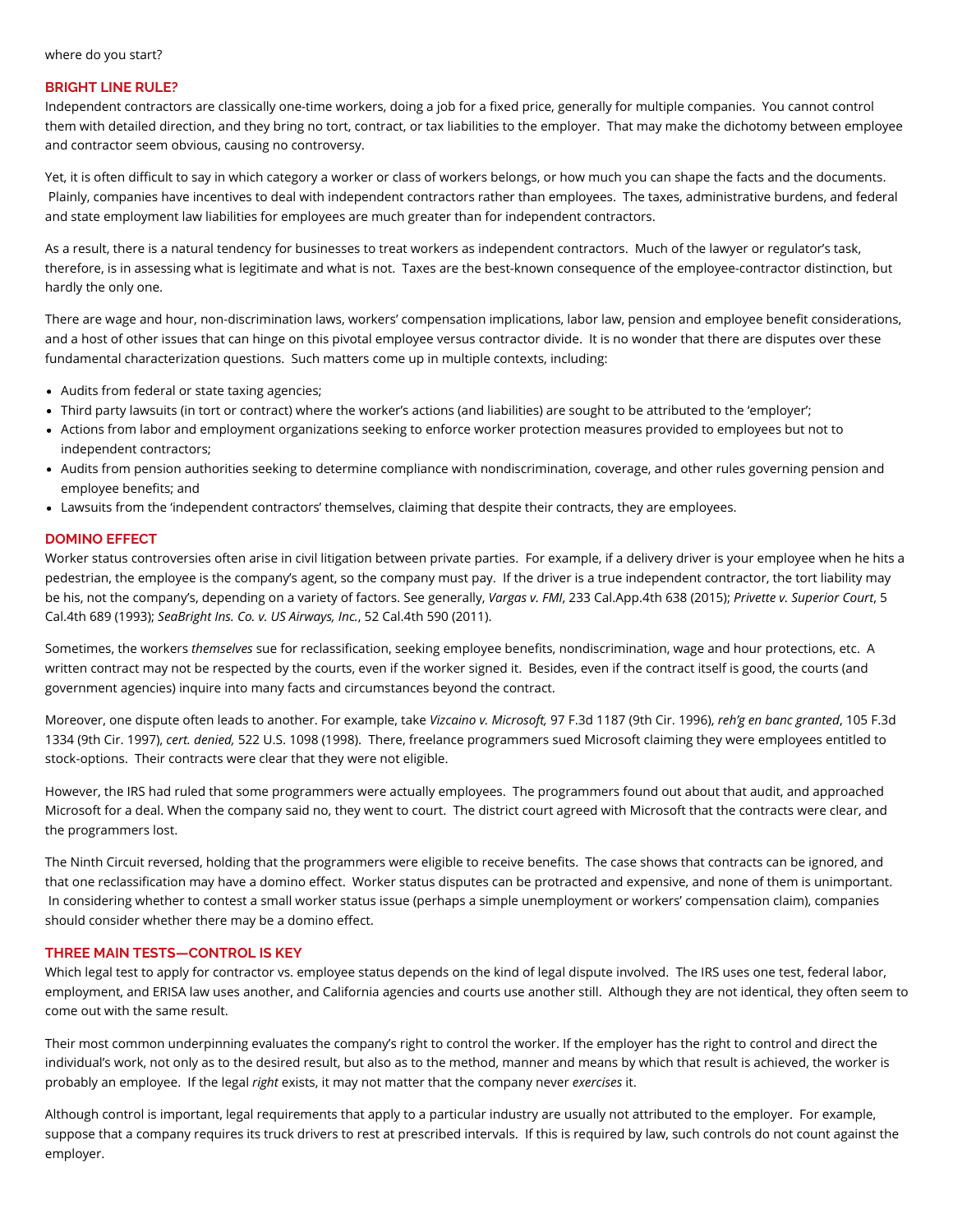# CALIFORNIA RULE

In California, there are eight factors as enunciated by the State Supreme Court in S.G. Borello & Sons, Inc. v. Department of Industrial Relations, 48 Cal. 3d 341 (1989):

- Whether the one performing services is engaged in a distinct occupation or business;
- The kind of occupation, with reference to whether, in the locality, the work is usually done under the direction of the principal or by a specialist without supervision;
- The skill required in the particular occupation;
- Whether the principal or the worker supplies the instrumentalities, tools, and the place of work for the person doing the work;
- The length of time for which the services are to be performed;
- The method of payment, whether by the time or by the job;
- whether or not the work is a part of the regular business of the principal; and
- Whether or not the parties believe they are creating the relationship of employer-employee.

See Borello, supra, 48 Cal. 3d at p. 351.

In Borello, the court also discounted the contract as a kind of adhesion contract with unsophisticated farmworkers.

# FEDERAL TEST

Federal labor and employment law uses a multi-factorial "economic realities" test (see Spirides v. Reinhardt, 613 F.2d 826, 831 (D.C. Cir. 1979)). The factors include:

(a) Is the work performed an integral part of the employer's business? If integral, then indicative of employee status.

(b) Does the worker's managerial skill affect the worker's opportunity for profit or loss? If a worker exercises managerial skill that affects his profit and loss, then indicative of an independent contractor.

(c) How does the worker's relative investment compare to the employer's investment? If the worker's investment is relatively minor (e.g., supplies), that suggests that the worker and the employer are not on similar footings and that the worker may be economically dependent on the employer and thus an employee.

(d) Does the work performed require special skill and initiative? A worker's business skills, judgment, and initiative, not her technical skills, will aid in determining whether the worker is economically independent.

(e) Is the relationship permanent or indefinite? Permanence or indefiniteness are indicative of an employee as compared to an independent contractor, who typically works one project for an employer and does not necessarily work continuously or repeatedly for an employer.

(f) What is the nature and degree of the employer's control? An independent contractor must control meaningful aspects of the work performed such that it is possible to view the worker as a person conducting her own business.

# IRS ANALYSIS

In many ways, the test used by the Internal Revenue Service may well be the most helpful, since it seems to look at just about everything. It uses 20 separate factors, though the IRS does not describe how to weigh them, or if any particular number will spell safety or trouble. Here are the components of the IRS standard:

- 1. Instructions. The more instructions that are given, the more likely is employee status.
- 2. Training. The more training, the more likely is employee status.
- 3. Integration. The more closely integrated the work is with the employer's business, the more likely is employee status.
- 4. Services rendered personally. If the worker must personally do the work, employee status is likely.
- 5. Hiring, supervising, and paying assistants. A person who does these things will often be an independent contractor.
- 6. Continuing relationship. The longer the arrangement's term, the more likely is employment status.
- 7. Set hours of work. Set hours indicate employment status.
- 8. Full-time required. Working full-time indicates employment status.
- 9. Doing work on employer's premises. Working on the employer's premise may suggest employment status.
- 0. Order or sequence set. Performing services in a particular order or sequence set suggests employment status.
- 1. Oral or written reports. Reports to an employer tend to suggest employment status.
- 2. Payment by hour, week, or month. Payment by the hour, week, or month suggests employment status.
- 3. Payment of business and traveling expenses. Payment of business and traveling expenses suggests employment status.
- 4. Furnishing of tools and materials. Furnishing significant tools, materials, and other equipment suggests employment status.
- 5. Significant investment. A worker's significant investment tends to indicate independent contractor status.
- 6. Realization of profit or loss. A worker's potential to realize a profit or suffer a loss suggests independent contractor status.
- 7. Working for more than one firm at a time. Working for more than one firm at the same time suggests independent contractor status.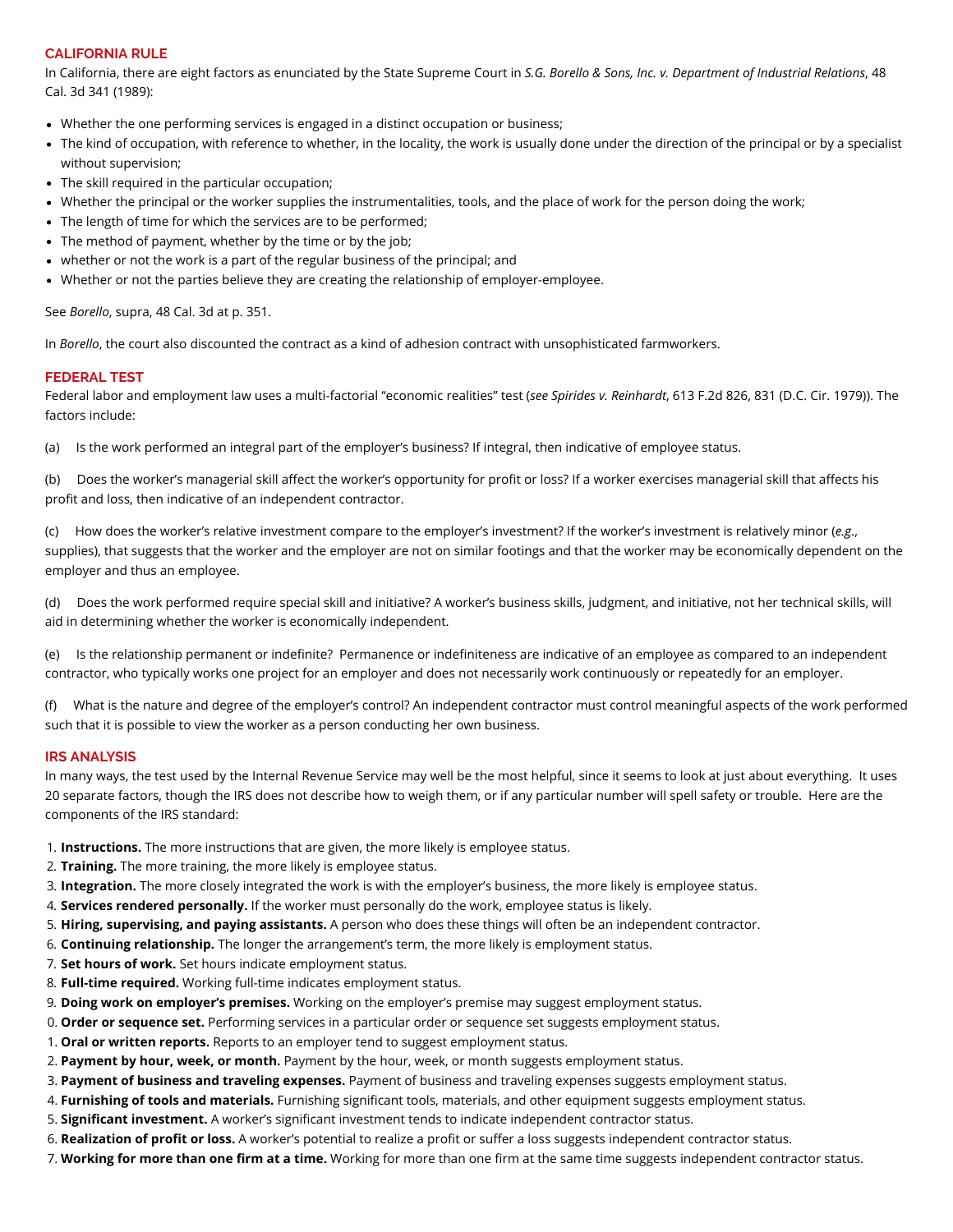- 8. Making service available to the general public. Making services available to the general public on a regular and consistent basis suggests independent contractor status.
- 9. Right to discharge. The right to discharge a worker suggests employment status.
- 20. Right to terminate. A worker's right to terminate the relationship without incurring a liability suggests employment status.

If you find these lists and the various tests overwhelming, here are some practical suggestions to get you started.

# HAVE A WRITTEN CONTRACT

You might be surprised at how many businesses have regular and long-term workers, paid year after year as independent contractors, without a written contract. Failing to have a written agreement is a recipe for disaster. The taxing, labor and employment and insurance authorities expect you to have a written contract, stating that the worker is an independent contractor and will be paid as such with no tax withholding or other benefits provided.

Plainly, a contract alone does not mean the worker is really an independent contractor. But if you don't have a written contract, you are likely to lose, and have misunderstandings with the workers themselves. Beware of other documents too. A good contract may be unconvincing if the company manual contradicts it!

# TREAT SIMILAR WORKERS SIMILARLY

It is okay for a business to have some employees and some independent contractors. But it is not okay to have one worker selling on an independent contractor basis and another similarly situated worker doing the same thing as an employee. The risk of treating people differently is that the people you are trying to treat as independent contractors may be reclassified as employees.

In effect, you set yourself up for that by having the two differently classified workers for ready comparison by the IRS, state tax authorities, labor or employment agency, or other authority. Or by plaintiffs' lawyers. You need to make significant distinctions between them.

#### TOOLS AND SUPPLIES

One of the hallmarks of independent contractors is that they supply their own tools, equipment and supplies. As with just about everything else in the independent contractor vs. true employee characterization realm, this is not dispositive. However,

independent contractors are classically independent business people or professionals. They bring their own tools to the workplace and bear the prospect of gain, and the risk of loss, from their efforts as a independent business.

It makes sense that a true independent contractor would bring his/her own ladder, shovel or paint brush. But in this age of technology, it is not easy to determine exactly what will be regarded as tools, supplies and equipment. Does an independent contractor supply his/her own computer? Internet connection? Software?. The safest bet may be not to provide anything, although that can be impractical.

#### REIMBURSED EXPENSES

Another red flag is reimbursing workers for business expenses. If they work late, do you pay for their dinner or a taxi? If they need special materials, do you provide it or reimburse them? There is no bright line saying you can't cover the expenses of an independent contractor, but doing so can suggest the worker is an employee.

Classically, all such items are supposed to be factored into the price you are paying the independent contractor for a finished product. As a result, reimbursements and reimbursement policies are likely to be reviewed if you get into a worker classification dispute.

#### HOW IS THE PERSON PAID?

How you pay someone is about as fundamental a work variable as you can get. Classically, you pay a contractor for a job, like putting a pool in your backyard, repairing your computer system, or putting in a break room at your office. In contrast, you classically pay employees by the hour or by the week.

Yet there is no rule saying that you can't pay an independent contractor by the hour. That is how most lawyers, plumbers, and many others bill. But when you have alternatives, paying by the hour can be unwise. Some payment arrangements can be independent contractor-like in scope, but still address any tools and expense reimbursements as part of the payment formula.

# SEPARATE TREATMENT MAY HELP

The fact that you call someone an independent contractor does not make it so. Is there an "employee file," "employee manual," or "employee lounge?" The fact that you pay a worker based on a time card and then issue a check and paystub does not make him an employee.

But all these things add up. Consider if independent contractors should turn in an "invoice" not a time card. Consider whether independent contractor discipline should be handled in exactly the same way as employee discipline.

# **SUPERVISION**

With an independent contractor, you are paying for a product or result. With an employee, you are paying a person to do what you ask. With employees, you control not only the nature of the work, but the method, manner, and means by which they do it. This control factor is an overarching point.